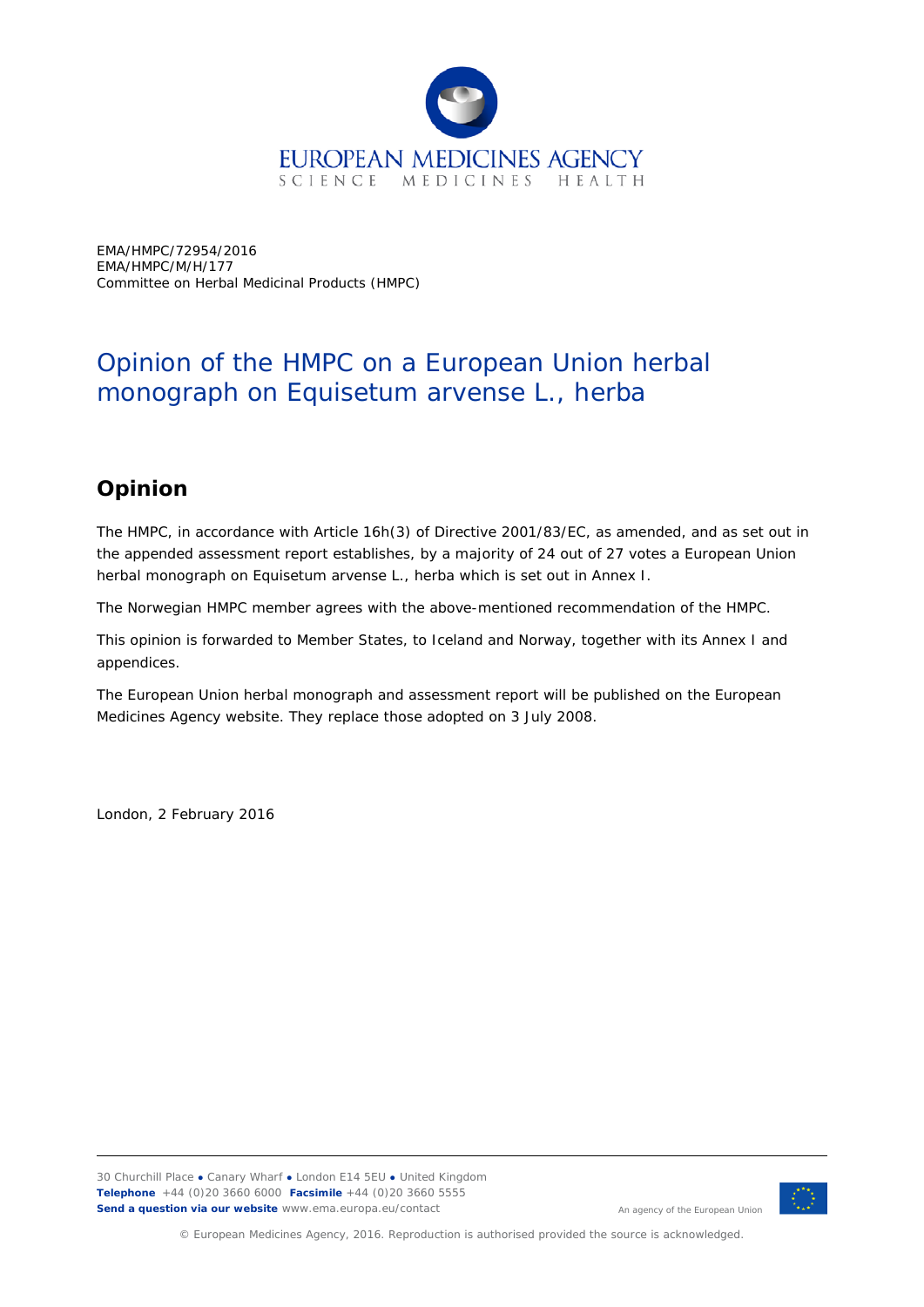**Annex I: European Union herbal monograph (EMA/HMPC/278091/2015)**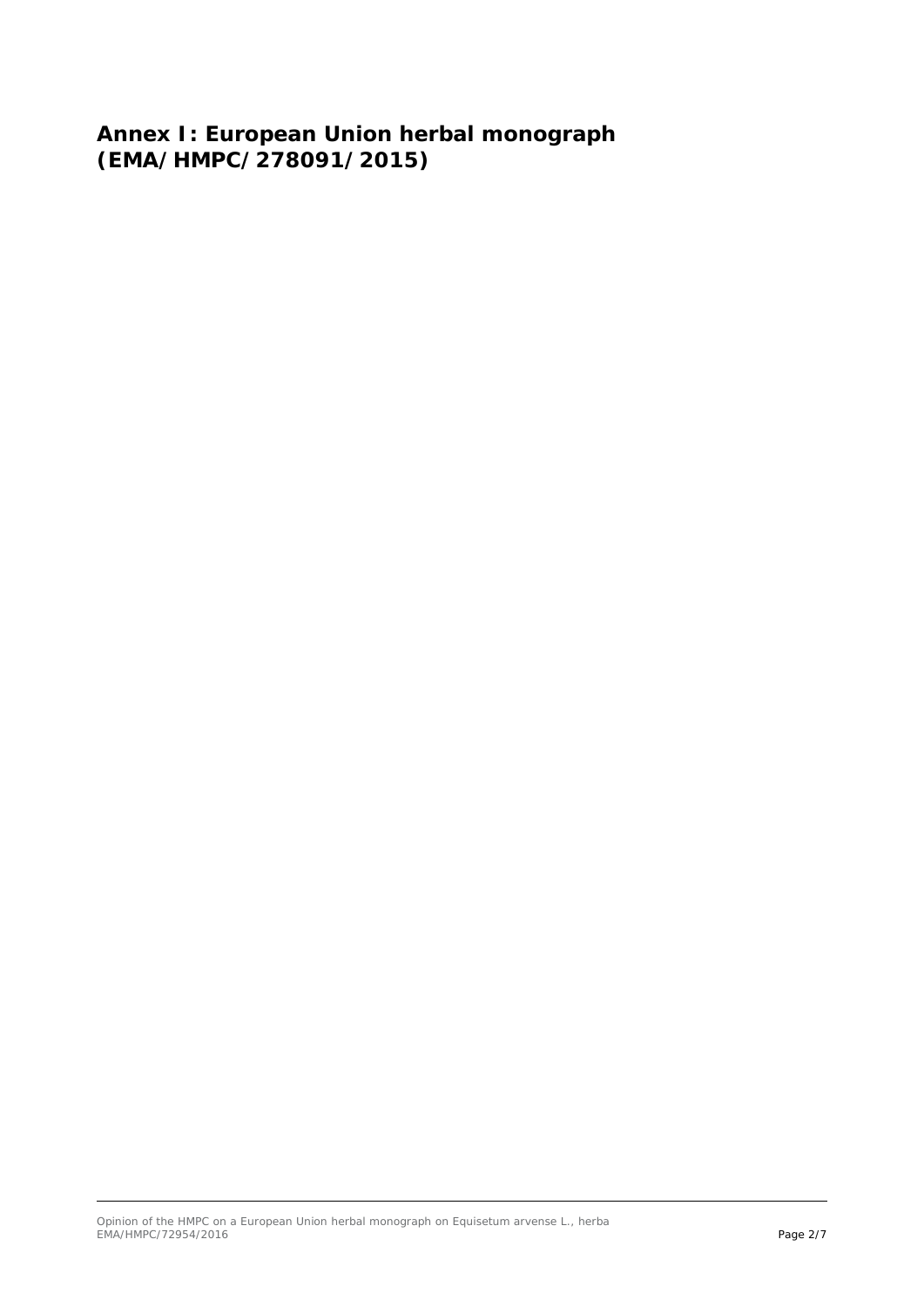**Appendix I: Assessment report (EMA/HMPC/278089/2015)**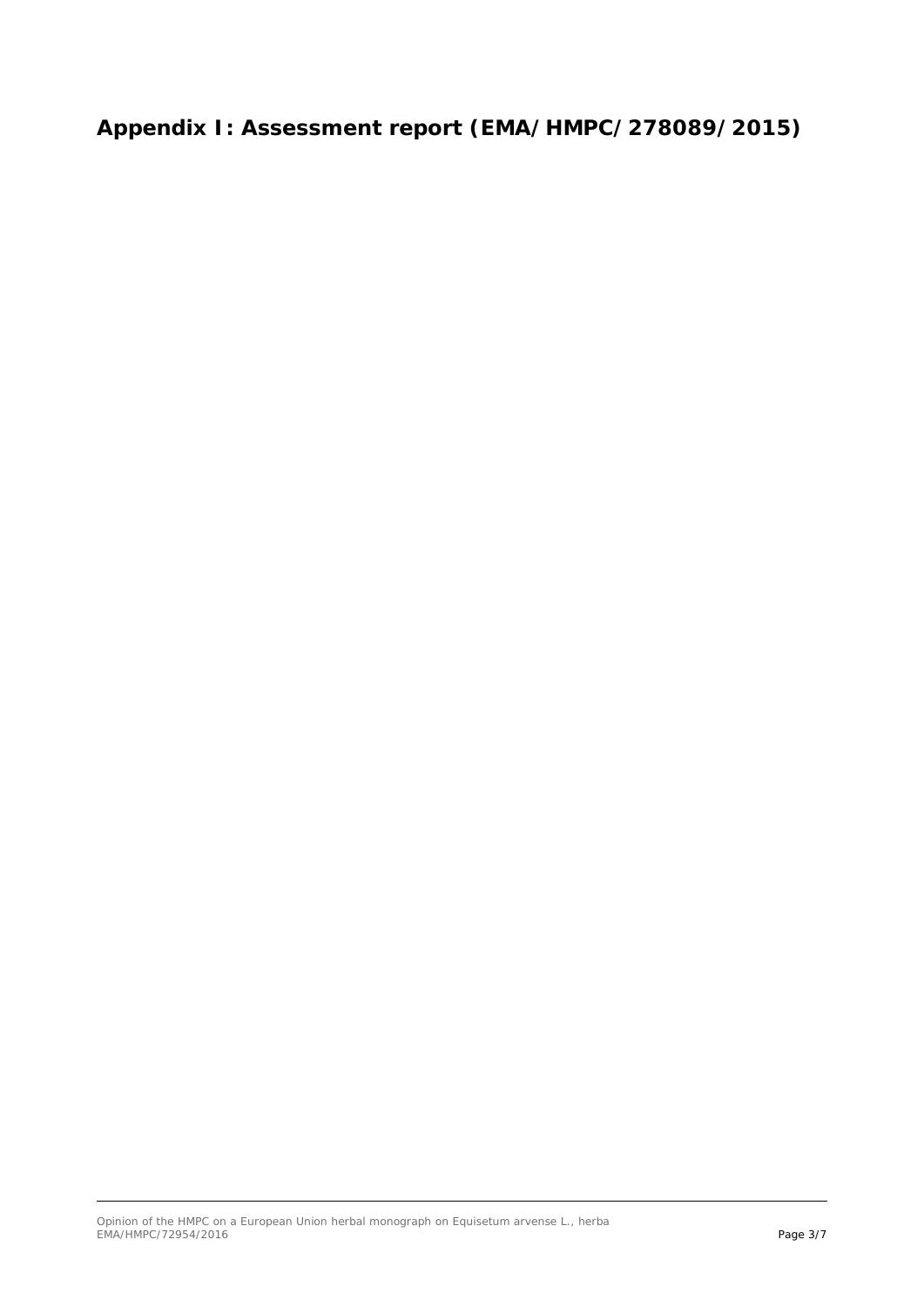## **Appendix II: Divergent positions**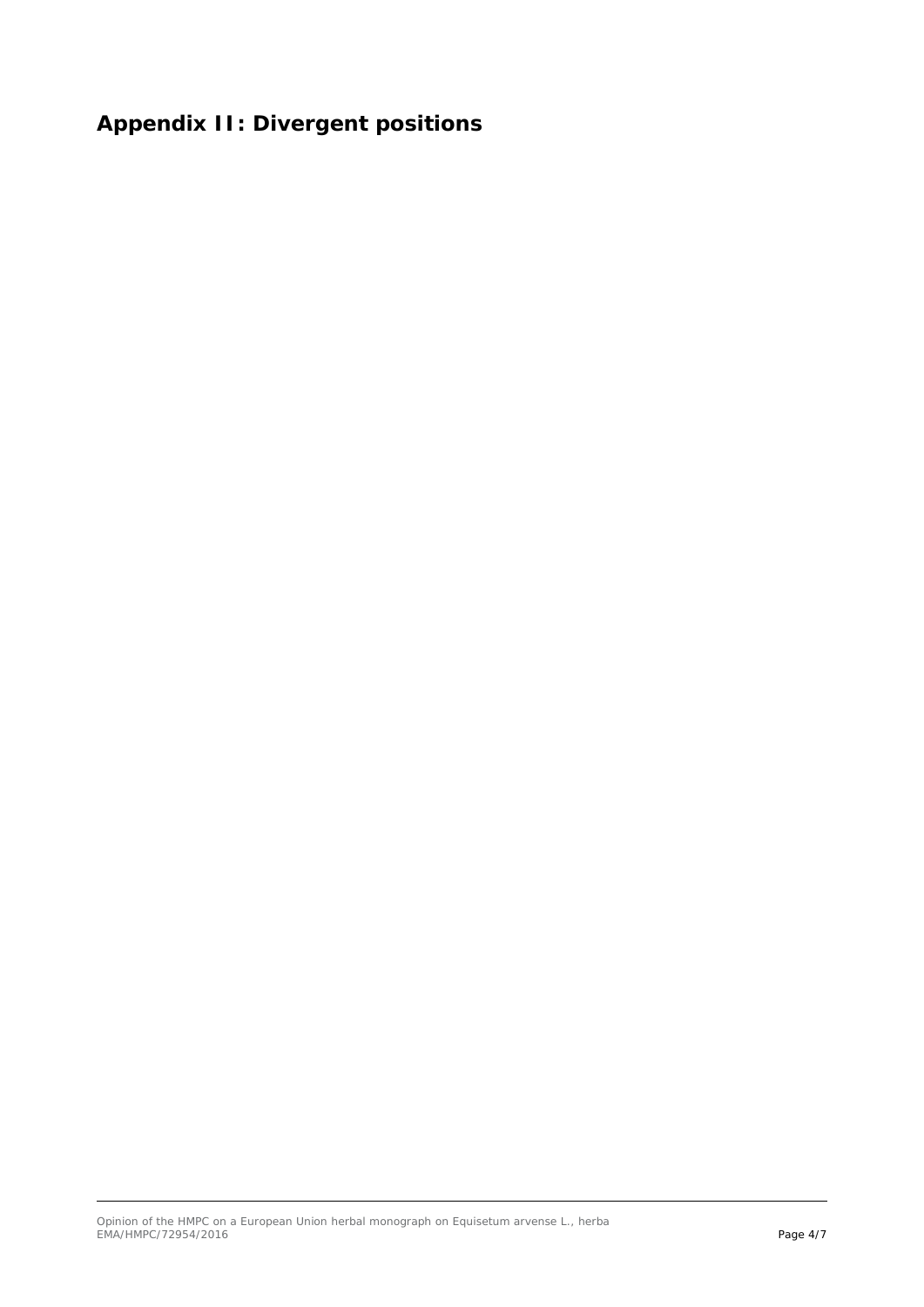The member of the HMPC mentioned below did not agree with the HMPC's opinion for the following reason:

The following preparations cannot be considered as medicinal products because sweet wine with no further specification cannot be accepted as an extraction solvent and the herbal preparations do not differ from common alcoholic beverages, freely sold in wine shops;

Liquid extract (DER 1:5), extraction solvent: ethanol 96% (V/V):water: sweet wine 16.5% (V/V) (16.5:13.5:70) (m/m)

Liquid extract (DER 1:4.5-5.0) extraction solvent: sweet wine 16% (V/V):ethanol 96% (V/V) (91:9) (m/m)

This could be misleading for the patients/consumers.

Marisa Delbò, HMPC member from Italy

London, 2 February 2016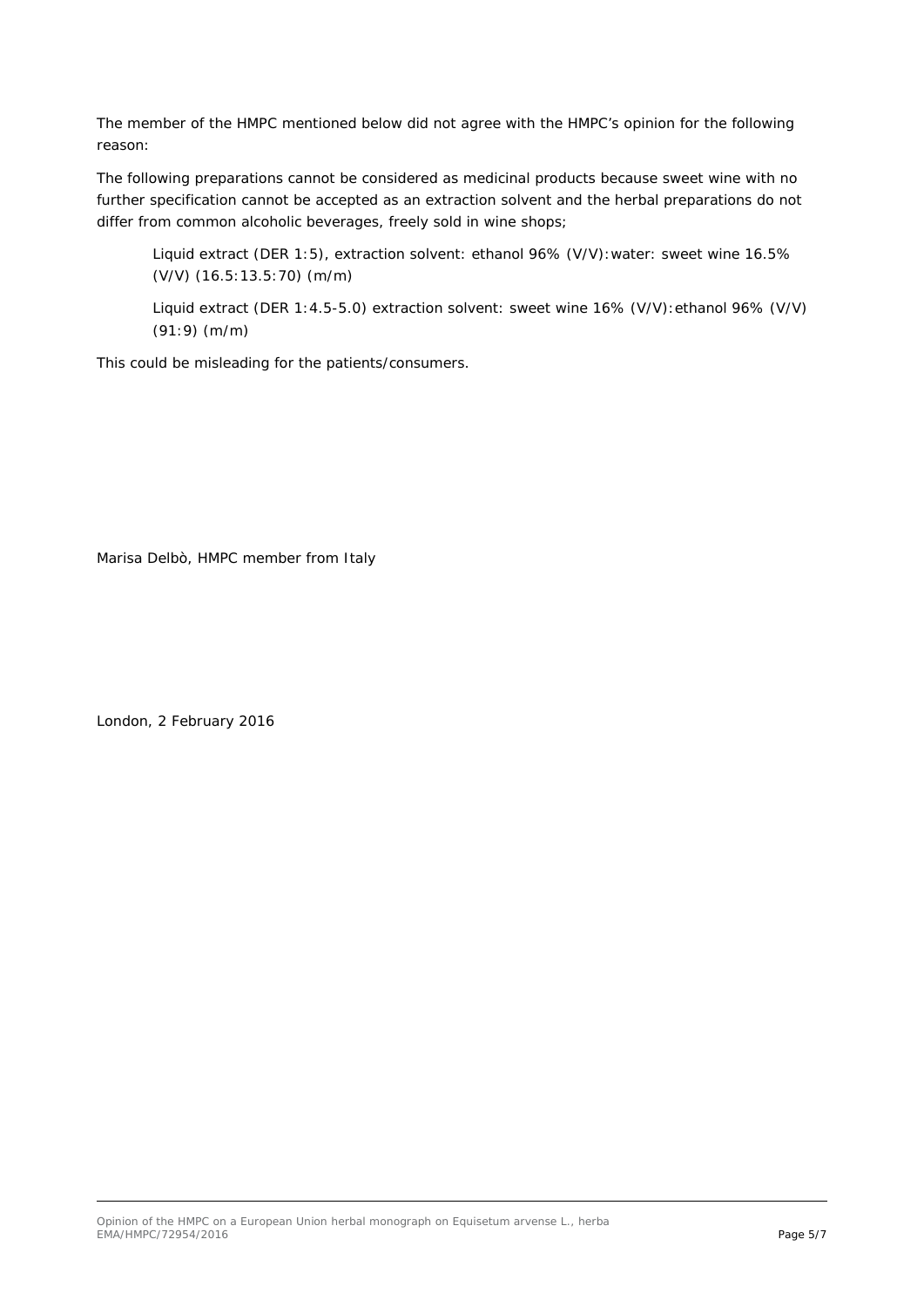The member of the HMPC mentioned below did not agree with the HMPC's opinion for the following reason:

Regarding the EU Herbal monograph for Equiseti herba, from a Dutch point of view the indication "Traditional herbal medicinal product used to achieve flushing of the urinary tract as an adjuvant in minor urinary tract complaints. The product is a traditional herbal medicinal product for use in the specified indication exclusively based upon long-standing use.", is preferable.

Because the increase in amount of urine, is not demonstrated based on long-standing use.

Emiel van Galen, HMPC member from the Netherlands

London, 2 February 2016